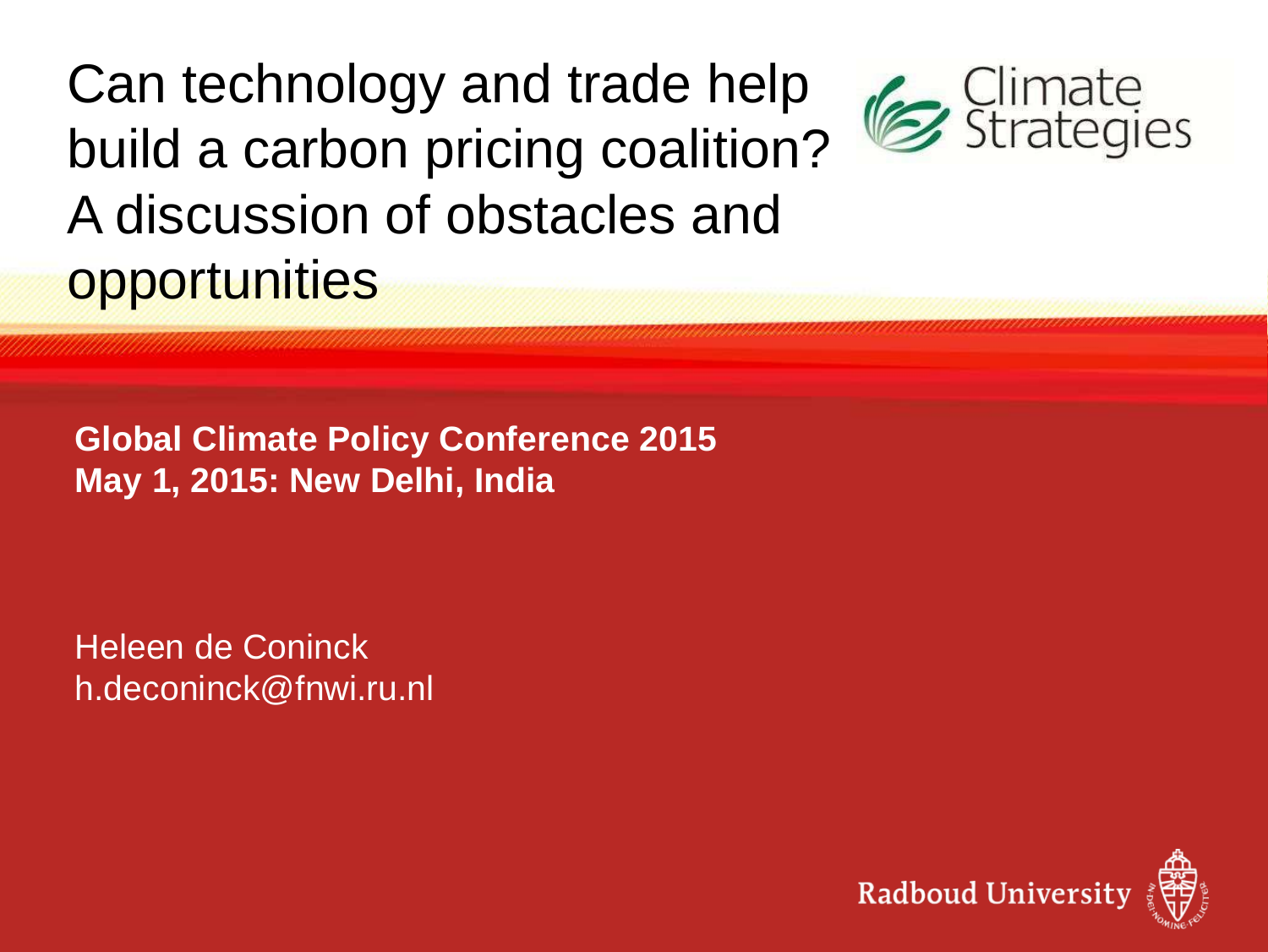## **Carbon pricing, technology and trade**

Carbon pricing: popular and efficient instrument, but

- Incentives for free-riding
- Not necessarily in major countries' interest
- Innovation market failure: underinvestment in innovation

Technology: more parallel incentives for technology leading countries (= major emitters), but

- Current discussions focussed on capabilities and institutions
- Technology leaders hesitant to share and cooperate (fear of creating own competitors)
- Lack of money and (Annex-I) political will

Trade: so far limited link to climate change

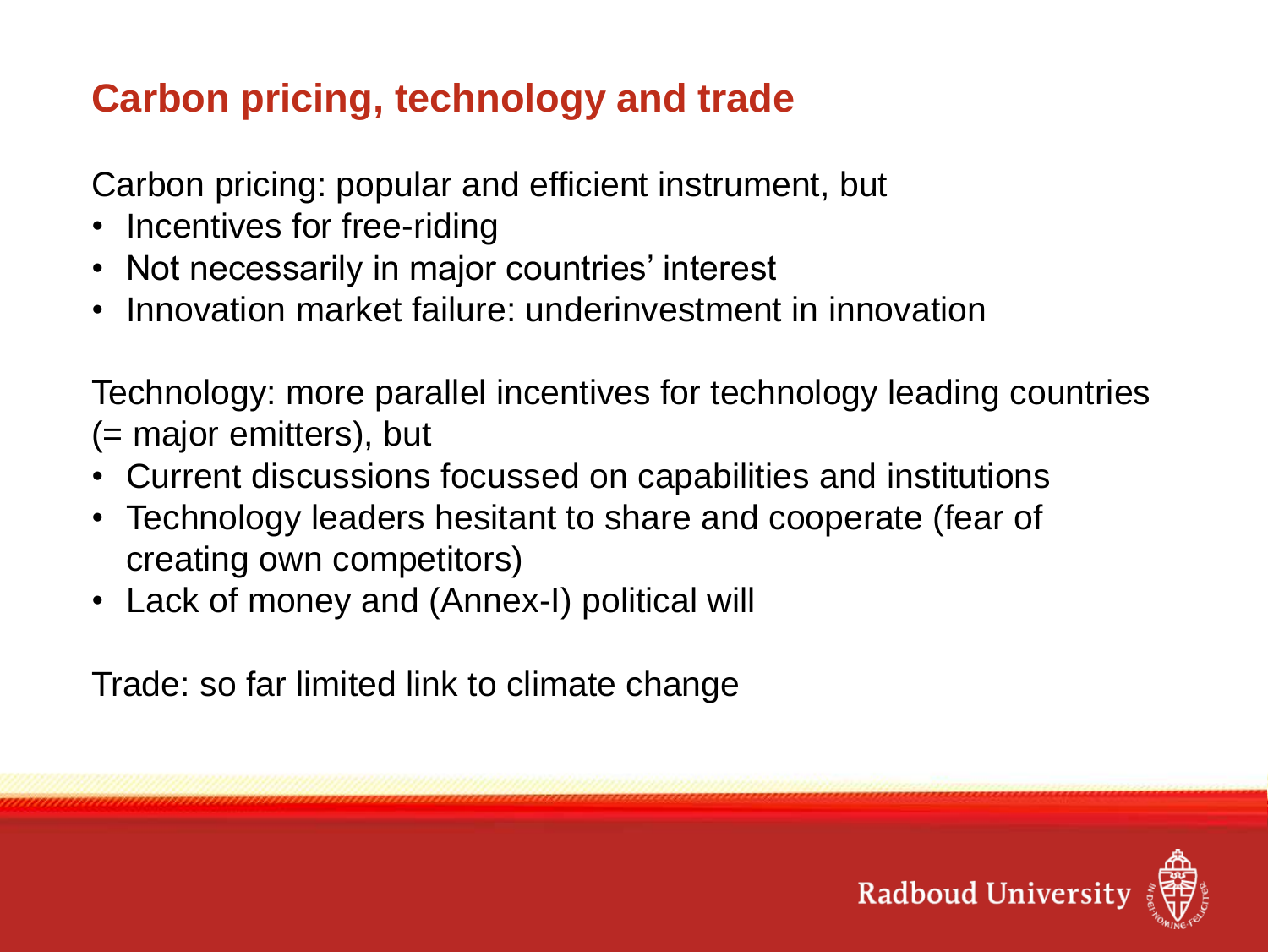## **How might a club work?**

Countries that join the club:

- Commit to some level of carbon pricing (comparability/networked?)
- Commit to financing low-carbon technology and R&D, domestically and in developing country club members
- **Benefit from BCA exemption**